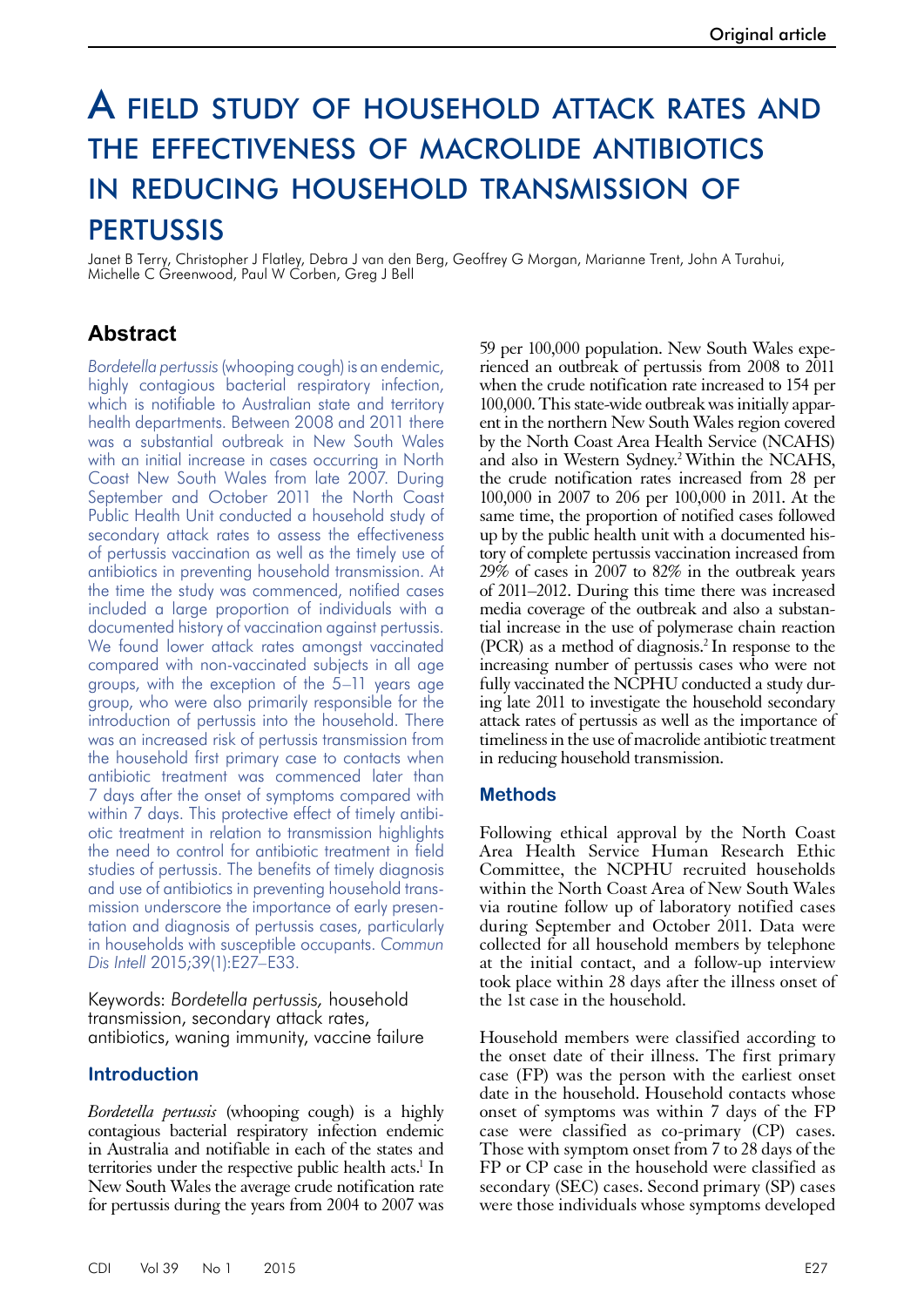28 days after any previously identified case in the household during the study period. Those individuals who remained symptom free during the study period were classified as non-cases. Cases were identified by the following methods:

- notified to the NCPHU by the laboratory fol-<br>lowing either a positive PCR or serology test;
- clinically diagnosed by the treating doctor;
- identified at household follow up with a clinical diagnosis using the New South Wales Depart- ment of Health pertussis response protocol for Public Health Units.<sup>3</sup>

The vaccination status of all children in the study was checked against the Australian Childhood Immunisation Register.<sup>4</sup> Adults and children over 11 years were asked about history of receiving the adolescent or adult formulated pertussis vaccine (dTpa) and confirmation of vaccination was obtained through either the school-based records held at the NCPHU or from the person's general practitioner.

Fully vaccinated individuals under 12 years of age were defined as subjects who had completed the 3 course primary vaccination schedule and any booster doses required according to age by the Australian immunisation schedule.5 We considered subjects aged 6 months and under as not vaccinated (n=4). Study subjects aged 12 years or over who had not received a dTpa vaccine in accordance with the Australian immunisation schedule between the ages of 10–17 years or as an adult as recommended between  $50-65$  years of age, or as parents or carers in contact with infants, were classified as not vaccinated regardless of their childhood vaccination history.<sup>1</sup> Recall was used to indicate the vaccination status of adults and chil- dren over the age of 11 years where immunisation records were not available  $(n=6)$ .

The following households were excluded prior to analysis: households with CP cases (to avoid issues related to multiple sources of exposure to household contacts); 1 household with a PCR positive asymptomatic case; households where the immunisation status of some members was unknown; and households where some individuals had a history of receiving some but not all of the required vaccinations for their age (partial vaccination). In order to avoid potential confounding of our analysis by age, we stratified the data by age groups that reflected the number of pertussis vaccines required according to the Australian immunisation schedule.

To assess the protection of vaccination in preventing household transmission, we measured the secondary attack rate in vaccinated household contacts compared with non-vaccinated contacts following exposure to a FP case.

We estimated the relative risk (RR) of contracting pertussis among household contacts (all ages) of FP cases whose treatment with antibiotics was commenced within 7 days, compared with commencement of treatment later than 7 days, between 8–14 days, between 15–21 days and later than 21 days after onset of symptoms. Logistic regression was used to identify factors related to the risk of a household contact becoming infected with pertussis. All analysis was conducted using StataSE 9 statistical software.<sup>6</sup>

# **Results**

During the 2 month study period (September and October 2011) the NCPHU received 242 pertussis notifications and completed the household followup for 142 (58%) of these cases. During this time, an additional 6 cases were diagnosed by a doctor on clinical grounds, bringing the total number of initial cases to 148. During the course of household follow up an additional 48 cases were identified. The final study population included 454 individuals residing in 111 households, of these 196 were classified as cases (FP, CP, SEC, SP) and 258 were non-cases.

We excluded the following cases and their household from the analysis (Figure) (19 excluded households and 89 excluded subjects):

- 11 households of the 15 CP cases;
- 7 households where the vaccination status of a person was unknown or partial;
- 1 household where there was an asymptomatic PCR positive case.

Following these exclusions there were 92 house-<br>holds with 365 study subjects, which consisted of 92 FP, 61 SEC and 212 non-cases.

# **Description of study population**

Table 1 summarises the study population by age group, case classification, and vaccination status. Overall, 52% of study subjects were vaccinated. There was no significant difference in the proportion of vaccinated non-cases (46%) compared with vaccinated SEC cases  $(54%)$ , (difference = -8%,  $P = 0.25,95\%$  CI –23% to 6%). In comparison to the younger age group of 1–4 years (96% vaccinated), the 5–11 years age group (83% vaccinated) had a similar proportion of vaccinated subjects (difference =  $-13\% P = 0.08$ , 95% CI  $-23\%$  to  $-3\%$ ), but the proportion of vaccinated subjects decreased in the older age groups  $(12-19)$  years = 46%, difference =  $-50\%$ ,  $\tilde{P}$  < 0.001, 95% CI –68% to –33%),  $(20+)$  years = 29%, difference = –67%,  $P < 0.001$ ,  $95\%$  CI  $-77\%$  to  $-57\%$ ).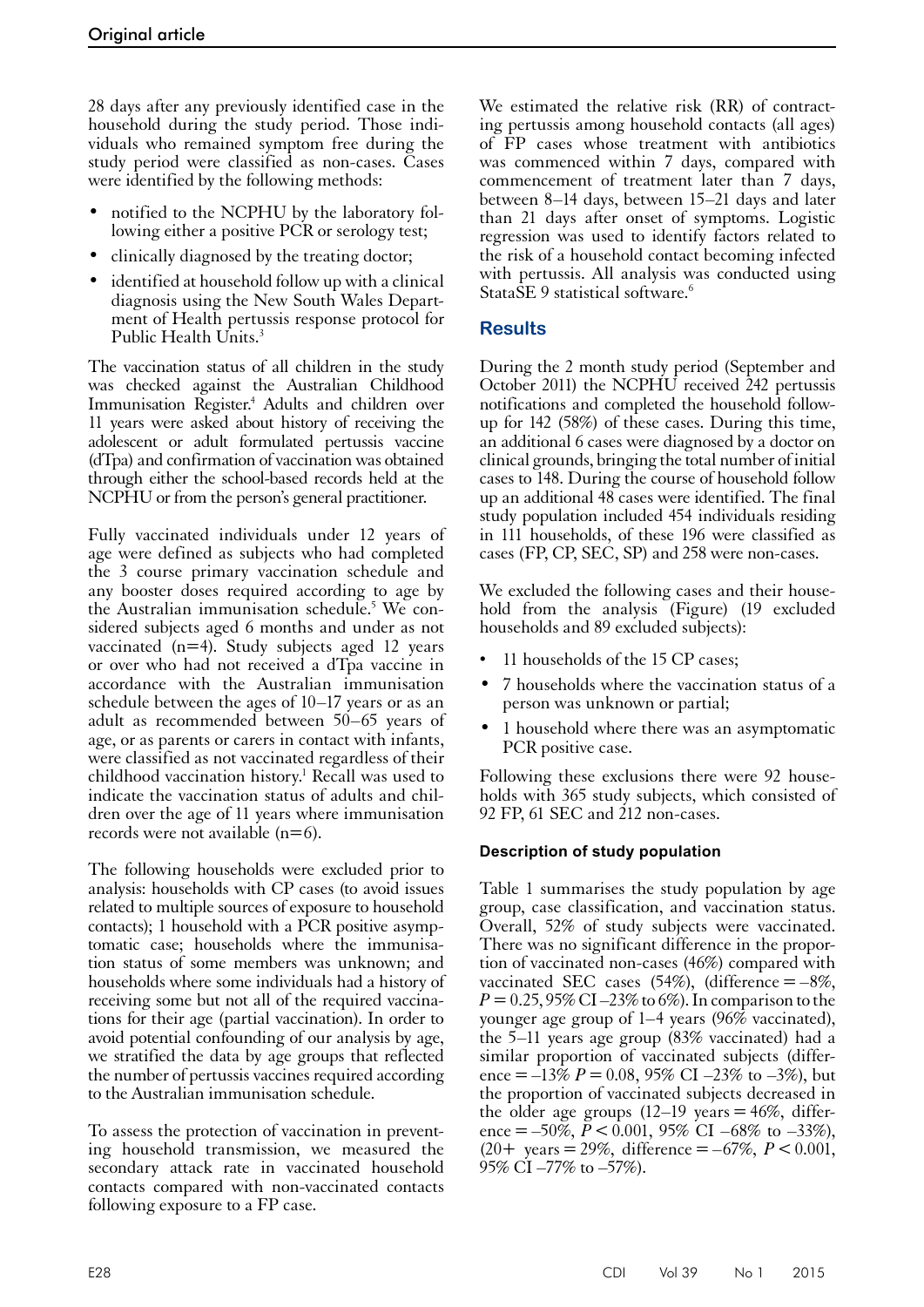#### **Figure: Summary of inclusions and exclusions for study subjects, North Coast household transmission study, 2011**



The 20 years or over age group comprised 51% (186/365) of the total study subjects, 23% (21/92) of the FP cases,  $38\%$  (23/61) of SEC cases and  $67\%$ (142/212) non-cases. Compared with the 20 years or over age group, the 5–11 years age group comprised a smaller percentage of total study subjects at 30% (108/365), but they accounted for a sig- nificantly higher percentage of FP cases at 54% (50/92) ( $P < 0.001$ , 95% CI 44% to 65%) a similar percentage of SEC cases at  $34\%$  (21/61) ( $P = 0.56$ , 95% CI 23% to 46%) and a significantly smaller proportion of non-cases at  $18\%$  (37/212) ( $P < 0.001$ ,  $95\%$  CI 12% to 22%). This indicated that the 5–11 years age group was predominantly respon- sible for introducing pertussis into the household.

#### **Secondary attack rates**

The secondary attack rate for all household contacts was 22.3%. The secondary attack rate for non-vaccinated household contacts was 19.6% compared with 25.4% for vaccinated contacts. However, the secondary attack rate was higher for non-vaccinated subjects compared with vac- cinated subjects in all age groups, except for the 5–11 years age group where the attack rate was similar between vaccinated and non-vaccinated groups (Table 1).

#### **Use of antibiotic treatment for pertussis**

Thirty-four of the 92 FP cases commenced antibiotic treatment within 7 days of illness onset,

20 commenced treatment between 8–14 days of onset, 15 commenced treatment between 15–21 days of onset, 12 commenced treatment outside the recommended cut off of 21 days, 8 cases were not prescribed treatment and for the remaining 3 cases treatment was unknown. The 3 households where the FP treatment was unknown were excluded from the analysis of antibiotic treatment.

There was a statistically significantly higher proportion of vaccinated FP cases that received antibiotic treatment within 7 days compared with non-vaccinated FP cases (difference  $=26\%$ *P*=0.02, 95% CI 6.2% to 44.8%). If the FP was vaccinated they were more than twice as likely to receive antibiotic treatment within 7 days of illness onset (RR = 2.17,  $P = 0.02$ , 95% CI 1.06 to 4.4). To ensure that the reduction in transmission of pertussis to household members was due to the antibiotic usage we compared the vaccination status of the contacts exposed to the FP who received timely antibiotic treatment. Within this cohort there was no difference in the proportion of vaccinated contacts compared with non-vaccinated contacts whose FP received macrolide treatment within 7 days of illness onset.  $(P = 0.103, 95\% \text{ CI} - 2\% \text{ to }$ 22%). There was also no difference in the propor- tion of vaccinated contacts whose FP received macrolide treatment within 7 days compared with the proportion of vaccinated contacts whose FP had not received antibiotic treatment within 7 days of illness onset ( $P = 0.10$ , 95% CI –2% to 22%).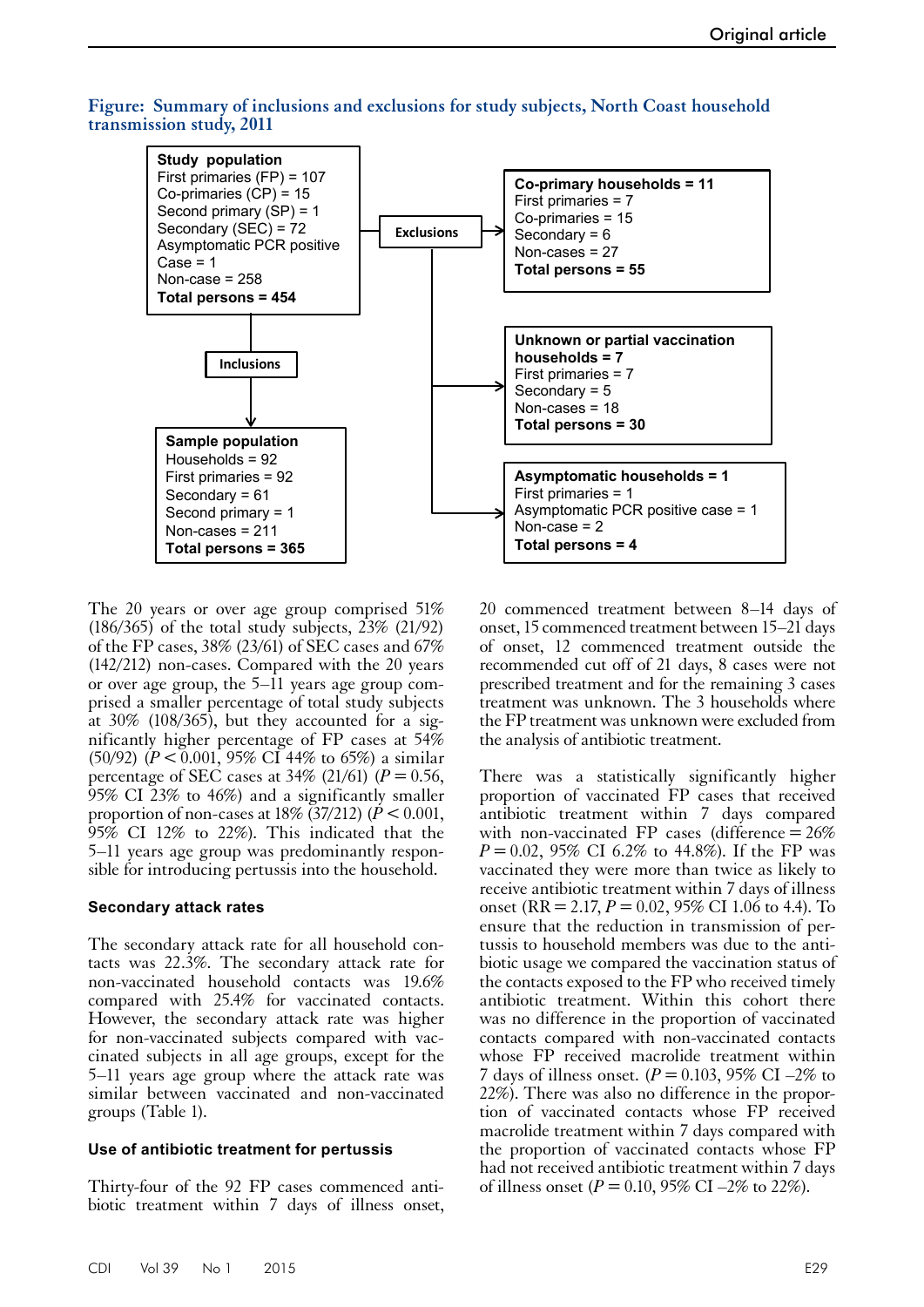|             |                       | <b>Vaccination</b> |                |                     |       |                    |
|-------------|-----------------------|--------------------|----------------|---------------------|-------|--------------------|
| Age (years) | <b>Classification</b> | <b>Yes</b>         | <b>No</b>      | <b>Total number</b> | SARv* | SARnv <sup>t</sup> |
| < 12 months | First primary         | 0                  | $\overline{2}$ | 2                   | 1     | 1                  |
|             | Secondary             | $\overline{c}$     | 3              | 5                   |       |                    |
|             | Non-case              | 0                  | 0              | 0                   |       |                    |
|             | Total                 | $\overline{2}$     | 5              | $\overline{7}$      |       |                    |
| $1 - 4$     | First primary         | 10                 | 0              | 10                  | 0.56  | $1.00*$            |
|             | Secondary             | 9                  | 1              | 10                  |       |                    |
|             | Non-case              | $\overline{7}$     | $\mathbf 0$    | $\overline{7}$      |       |                    |
|             | Total                 | 26                 | 1              | 27                  |       |                    |
| $5 - 11$    | First primary         | 41                 | 9              | 50                  | 0.37  | 0.33               |
|             | Secondary             | 18                 | 3              | 21                  |       |                    |
|             | Non-case              | 31                 | 6              | 37                  |       |                    |
|             | Total                 | 90                 | 18             | 108                 |       |                    |
| $12 - 19$   | First primary         | $\mathbf 0$        | 9              | 9                   | 0.06  | 0.09               |
|             | Secondary             | 1                  | 1              | $\overline{2}$      |       |                    |
|             | Non-case              | 16                 | 10             | 26                  |       |                    |
|             | Total                 | 17                 | 20             | 37                  |       |                    |
| $20+$       | First primary         | $\overline{7}$     | 14             | 21                  | 0.07  | 0.17               |
|             | Secondary             | 3                  | 20             | 23                  |       |                    |
|             | Non-case              | 43                 | 99             | 142                 |       |                    |
|             | Total                 | 53                 | 133            | 186                 |       |                    |
| All ages    | First primary         | 58                 | 34             | 92                  |       |                    |
|             | Secondary             | 33                 | 28             | 61                  |       |                    |
|             | Non-case              | 97                 | 115            | 212                 |       |                    |
|             | Total                 | 188                | 177            | 365                 |       |                    |

# **Table 1: Pertussis classification and vaccination status stratified by age, North Coast household transmissions study, 2011**

SARv = Secondary attack rate for vaccinated.

† SARnv = Secondary attack rate for non-vaccinated.

‡ This estimated based on only 1 non-vaccinated subject.

The risk of illness was significantly increased for those contacts (all ages) exposed to a FP case whose treatment was delayed beyond 7 days compared with those exposed to a case treated within 7 days of their illness onset, RR=3.89 (95% CI 2.00–7.55,  $P < 0.001$ ). The risk of illness remained similar for those household contacts exposed to a FP case treated between 8–14 days and those whose FP case was treated between 15–21 days or over. Therefore in this study there was no reduction in household transmission when the FP case treatment was delayed beyond 7 days (Table 2).

# **Regression analysis**

Logistic regression analysis investigated the odds of a contact being infected with pertussis or not. Univariate analysis found that the risk of a household contact becoming ill with pertussis was significantly associated with the household

FP case not being prescribed antibiotics within 7 days of the onset of illness (OR = 5.3, 95% CI 2.5–11.3, *P*<0.001) (Table 3). We intended to build the model using household contacts becoming ill with pertussis (non-case / secondary case) as the outcome variable, and the following predictor variables: macrolide use, age, contacts immunised and FP immunised. However, the high correlation between a contact's age and contact's immunisation status ( $r^2 = -0.49$ ,  $P < 0.001$ ) meant it was not possible to include both these covariates in the same multivariate model.

From the multivariate analysis, the odds of a household contact getting pertussis was found not to be significantly associated with the FP immunisation status ( $\dot{P}$  = 0.12), but was associated with FP antibiotic use and contact age. The odds of a contact getting pertussis was more than 6 times greater (OR = 6.7, 95% CI 2.9–15.4,  $P < 0.001$ ) if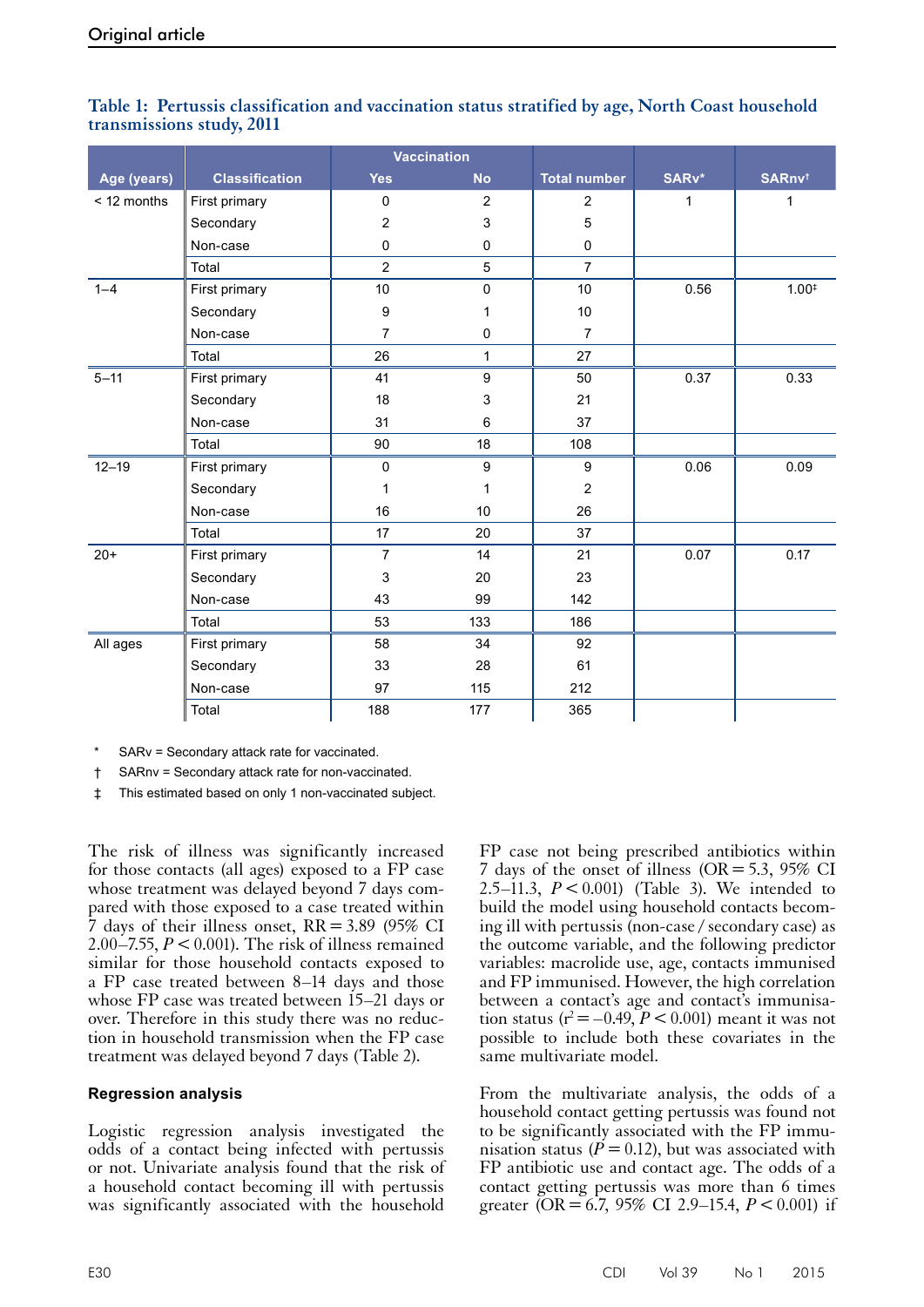| <b>Macrolide</b> |                  | <b>Classification</b> |                      |               |
|------------------|------------------|-----------------------|----------------------|---------------|
| treatment        | <b>Secondary</b> | Non-case              | <b>Relative risk</b> | 95% CI        |
| Within 7 days    | 9                | 98                    | 3.89                 | $2.00 - 7.55$ |
| > 7 days         | 52               | 107                   |                      | P < 0.001     |
| Within 7 days    | 9                | 98                    | 4.04                 | $1.95 - 8.37$ |
| $8-14$ days      | 18               | 35                    |                      | P < 0.001     |
| Within 7 days    | 9                | 98                    | 3.15                 | $1.45 - 6.88$ |
| 15-21 days       | 13               | 36                    |                      | $P=0.005$     |
| Within 7 days    | 9                | 98                    | 4.38                 | $2.15 - 8.92$ |
| >21 days         | 21               | 36                    |                      | P < 0.001     |

#### **Table 2: Risk of pertussis for contacts exposed to a first primary case treated within 7 days of onset compared with longer time periods, North Coast household transmission study, 2011**

**Table 3: Logistic regression models for odds of household contact getting pertussis**

| <b>Model</b> | <b>Variable</b>             | <b>OR</b> | <b>Std error</b> | P value     | 95% CI         |
|--------------|-----------------------------|-----------|------------------|-------------|----------------|
|              | Macrolide*                  | 5.29      | 2.048            | P < 0.001   | $2.48 - 11.3$  |
| 2            | Macrolide*                  | 5.88      | 2.442            | P < 0.001   | $2.61 - 13.27$ |
|              | Age <sup>†</sup>            | 5.66      | 1.957            | P < 0.001   | 2.88-11.15     |
| 3            | Macrolide*                  | 6.69      | 2.849            | P < 0.001   | 2.91-15.41     |
|              | Age <sup>†</sup>            | 5.55      | 1.928            | P < 0.001   | 2.81-10.96     |
|              | $FP$ immunised <sup>‡</sup> | 1.76      | 0.644            | $P = 0.121$ | $0.86 - 3.61$  |

Macrolide:  $0 =$  contact first primary (FP) received antibiotic treatment within 7 days / contact FP did not receive antibiotic treatment within 7 days.

† Age: <12 year / 12+ years.

‡ FP immunised: yes or no.

the FP did not have antibiotic treatment (i.e. treat- ment commenced greater than 7 days after disease onset) compared with timely treatment (within 7 days of disease onset) with antibiotics, controlling for the contacts age and FP immunisation status. The odds of a household contact getting pertus-<br>sis was more than 5 times greater ( $OR = 5.6$ , 95%) CI 2.8–11.0,  $P < 0.001$ ) for contacts aged less than 12 years compared with contacts aged 12 years or over, controlling for FP antibiotic use and FP immunisation status (Table 3).

# **Discussion**

Within our study population we found that vaccination status decreased sharply by age from a high of 96% in the 1–4 years age group, to 83% in the 5–11 years age group, and  $\tilde{29\%}$  in the 20 years or over age group. The 5–11 years age group was predominately responsible for introducing pertussis into the household. The secondary attack rates for vaccinated and non-vaccinated subjects in the 5–11 years age group were similar, while for the  $1-4$  years and  $20$  years or over age groups the secondary attack rates were lower in the vaccinated household contacts compared with those who were not vaccinated. These results suggest waning immunity in the 5–11 years age group and possibly a greater opportunity for exposure to pertussis at school. The vaccination rates coupled with the low secondary attack rates in adults may reflect past priming with whole cell vaccine,

We were unable to calculate vaccine efficacy due to the uneven distribution and low number of subjects across age groups, case classification and vaccination status.

The higher number of overall pertussis cases in the 5–11 years age group is consistent with a study by Fine et al (1988) who conducted a much larger household study of the protective effects of pertus-<br>sis vaccine against household transmission. These authors found the pertussis vaccine provided a low protective effect to household contacts aged  $5-12$  years.<sup>7</sup>

Although Fine et al suggest this may be due to vaccine failure, more recent studies of the 2010 pertussis outbreak in California, United States of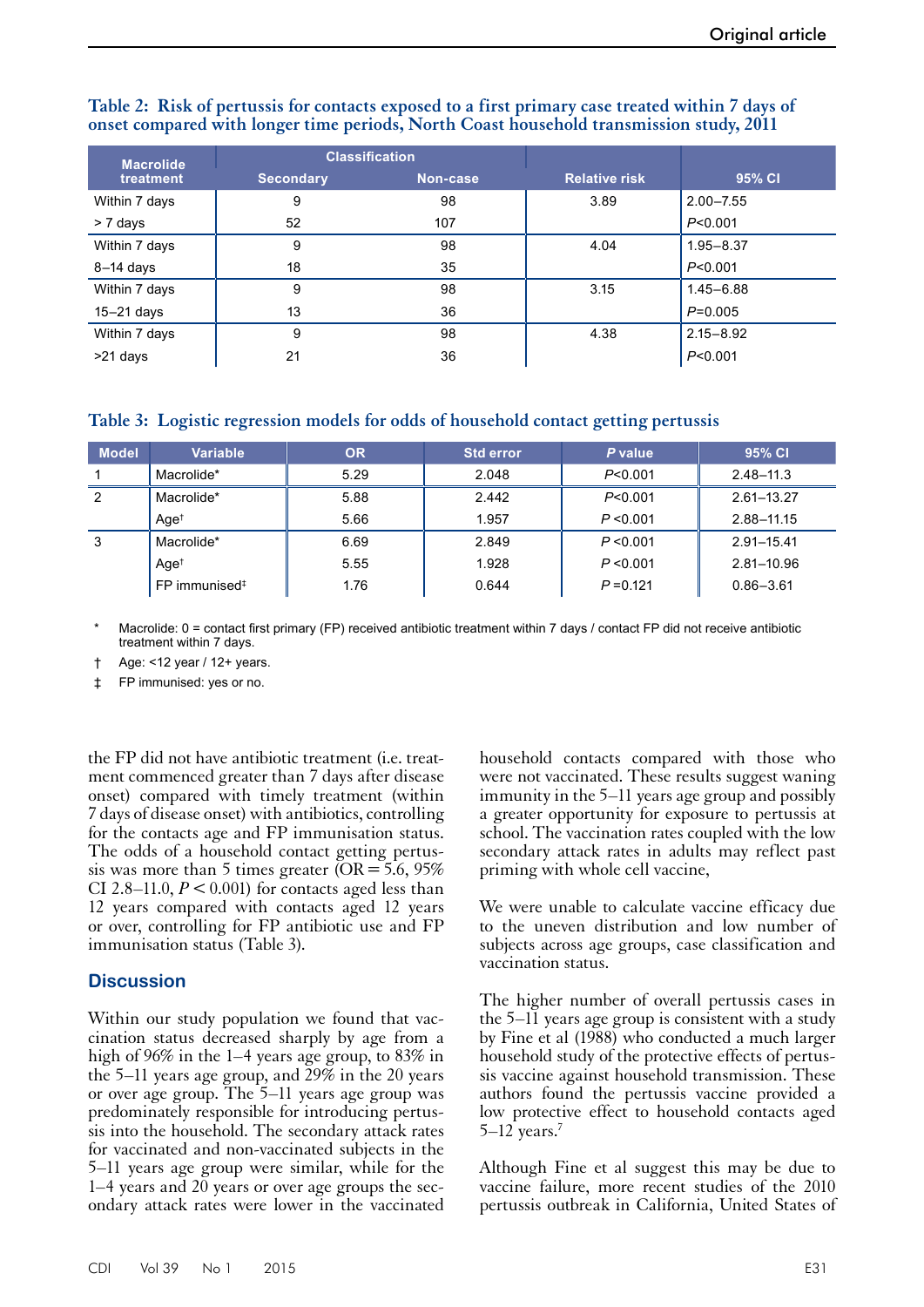America, identify an increase in disease incidence in this age group as being associated with waning immunity suggesting problems with durability of the acellular pertussis vaccine and the need to adjust vaccination schedules accordingly.<sup>8-10</sup> Although post licensure field evaluations of vaccine effectiveness have been encouraged, such studies have various methodological difficulties that may underestimate or overestimate the benefit of the pertussis vaccine.<sup>1,7,11</sup> Selection bias against such studies is introduced when they utilise laboratory reported cases to estimate secondary attack rates among household contacts, as our study has.7 It is generally accepted that vaccination within households is non-random and that risk factors for vaccine failure is intra familial in respect to deficiencies in the vaccine provider and genetics.<sup>7</sup> Therefore, selection of immunised cases via routine pertussis reporting likely represents increased selection for vaccine failure of the entire household.

In our study, vaccine failure would likely have a disproportionate effect on estimates of secondary attack rates in the younger age groups due to these age groups having substantially higher proportions of vaccinated subjects compared with older age groups. Secondary attack rates would also be exacerbated by the problem of waning immunity in the 5–11 years age group, as there would already be a baseline proportion of the 5–11 years age group who are vaccine failures, therefore not developing immunity. Also, non-vaccinated cases that became infected with pertussis early in the outbreak would have developed natural immunity thus reducing the number of susceptible non-vaccinated people in the community later in the outbreak. Another issue is that our study was conducted late into a protracted 4-year long state wide pertussis outbreak and fol- lowed intensive media coverage. The percentage of vaccinated notified cases increased from 29% at the commencement of the outbreak period in 2008, to 82% at the time of the study in 2011. Possible reasons for the increase of notified vaccinated cases later in the outbreak may have been as a result of media attention on the outbreak leading to heightened concerns and increased reporting of pertussis by physicians and parents. Another possibility is there was an increase in testing due to the advent of the less invasive PCR test. All these issues could confound the estimation of secondary attack rates in our study.<sup>11,12</sup>

Few studies have analysed timely antibiotic treat- ment of household FP cases and the subsequent effects on pertussis transmission rates. Previous work indicates that treatment of FP cases with antibiotics (erythromycin) has reduced infection rates.13–15 Within our study population, we found that treatment of FP cases with macrolide antibiotics or trimethoprim+sulfamethoxazol substantially decreased pertussis transmission if commenced within 7 days of the onset of symptoms. This suggests medication use is an important potential confounder in studies of pertussis transmission and such studies need to control for medication use in the study design and analysis. We detected no difference in the proportions of non-vaccinated and vaccinated contacts of the FP case who received treatment within 7 days, iIndicating that the protective effect of timely treatment was not subject to bias by the vaccination status of the contacts. In addition to this, we found no statistically significant protective effects of vaccination against transmission from a FP case as there was no difference in the secondary attack rates from vaccinated FP cases compared with non-vaccinated FP case, suggesting the reduction in transmission from these cases was due to antibiotic treatment.

These results reinforce the benefit of prompt initiation of antibiotic treatment within 7 days of the onset of symptoms to reduce pertussis transmission to household contacts. Our analysis suggests that when the treatment of pertussis with antibiotics is delayed for longer than 7 days the amount of exposure to the transmission of pertussis from the FP case to contacts negates the reduction in transmission that the antibiotic treatment provides. It is important to emphasise that antibiotic treatment is still likely to be beneficial to the person infected with pertussis in reducing symptoms and severity, and our findings regarding prescription after 7 days are in relation to reducing transmission of the disease to contacts.

The results of our regression analysis reinforced our stratified analysis that the risk of household transmission of pertussis was related to timely antibiotic use and the contact's age. The risk of a contact getting pertussis was more than 6 times greater if the FP did not have timely antibiotic treatment (within 7 days) compared with those contacts whose FP case was commenced treatment within 7 days. The risk of contracting pertussis following exposure to FP case was more than 4 times greater for contacts aged less than 12 years compared with contacts aged 12 years or over.

Vaccination status was assessed using immunisation records except for 6 subjects where subject recall was used. Of those 6 individuals, one was a member of a household excluded due to the presence of a co-primary case and the remaining 5 individuals were distributed throughout the age strata, indicting minimal change in the secondary attack rates for the two affected age groups. While we acknowledge this may have introduced some recall bias we believe any impact on our study would be negligible.